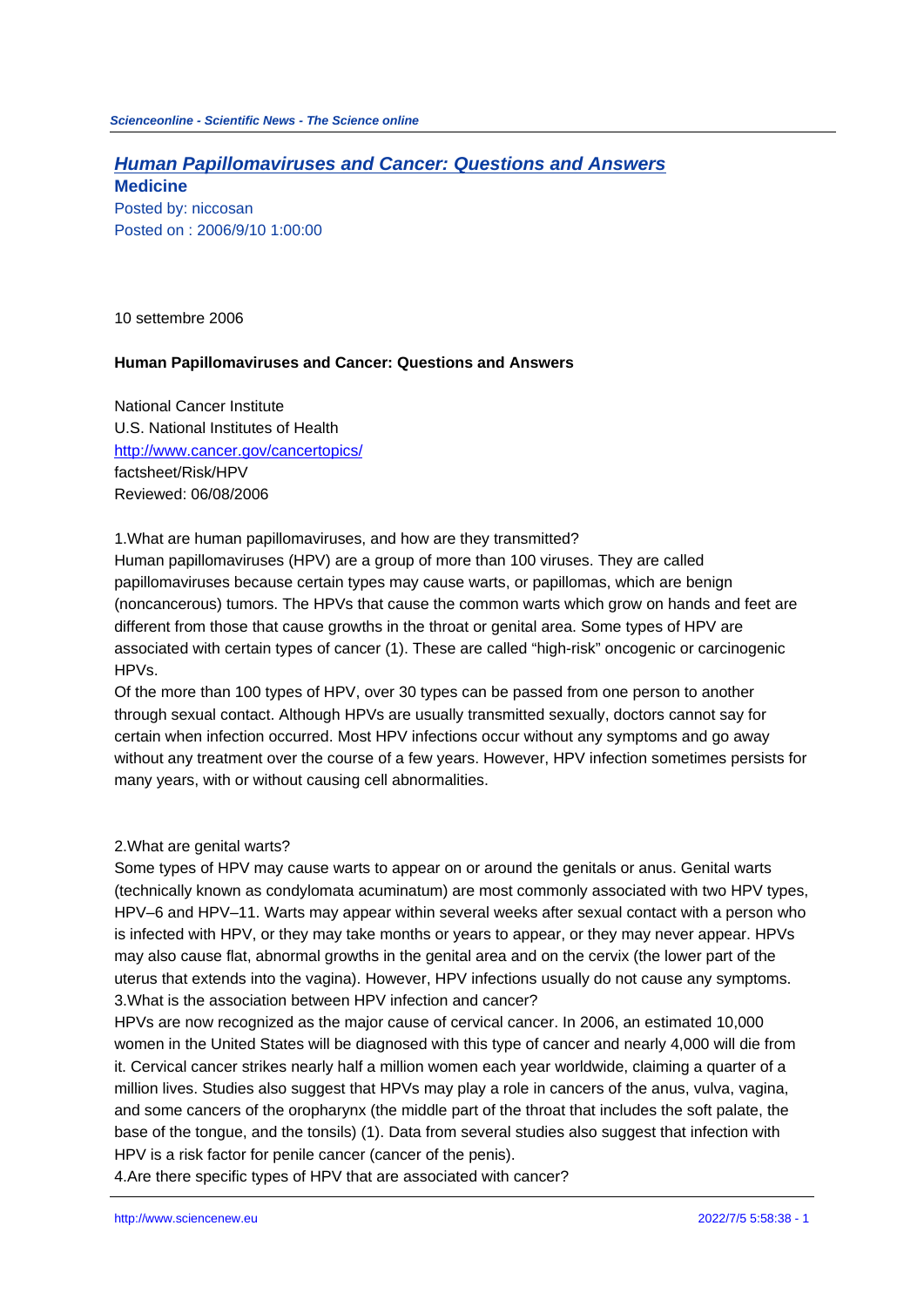Some types of HPV are referred to as "low-risk" viruses because they rarely develop into cancer. HPV types that are more likely to lead to the development of cancer are referred to as "high-risk." Both high-risk and low-risk types of HPV can cause the growth of abnormal cells, but generally only the high-risk types of HPV may lead to cancer. Sexually transmitted, high-risk HPVs include types 16, 18, 31, 33, 35, 39, 45, 51, 52, 56, 58, 59, 68, 69, and possibly a few others. These high-risk types of HPV cause growths that are usually flat and nearly invisible, as compared with the warts caused by types HPV–6 and HPV–11. It is important to note, however, that the majority of high-risk HPV infections go away on their own and do not cause cancer (2).

5. What are the risk factors for HPV infection and cervical cancer?

Having many sexual partners is a risk factor for HPV infection. Although most HPV infections go away on their own without causing any type of abnormality, infection with high-risk HPV types increases the chance that mild abnormalities will progress to more severe abnormalities or cervical cancer. Still, of the women who do develop abnormal cell changes with high-risk types of HPV, only a small percentage would develop cervical cancer if the abnormal cells were not removed. Studies suggest that whether a woman develops cervical cancer depends on a variety of factors acting together with high-risk HPVs. The factors that may increase the risk of cervical cancer in women with HPV infection include smoking and having many children (3).

6. Can HPV infection be prevented?

The surest way to eliminate risk for genital HPV infection is to refrain from any genital contact with another individual.

For those who choose to be sexually active, a long-term, mutually monogamous relationship with an uninfected partner is the strategy most likely to prevent genital HPV infection. However, it is difficult to determine whether a partner who has been sexually active in the past is currently infected. HPV infection can occur in both male and female genital areas that are covered or protected by a latex condom, as well as in areas that are not covered. Although the effect of condoms in preventing HPV infection is unknown, condom use has been associated with a lower rate of cervical cancer. Recently, the U.S. Food and Drug Administration (FDA) approved a vaccine that is highly effective in preventing infection with types 16 and 18, two "high-risk" HPVs that cause most (70 percent) cervical cancers, and types 6 and 11, which cause most (90 percent) genital warts (4).

7. How are HPV infections detected?

Testing samples of cervical cells is an effective way to identify high-risk types of HPV that may be present. The FDA has approved an HPV test as a follow-up for women who have an ambiguous Pap test (a screening test to detect cervical cell changes and, for women over the age of 30, for general cervical cancer screening). This HPV test can identify 13 of the high-risk types of HPV associated with the development of cervical cancer. This test, which looks for viral DNA, is performed by collecting cells from the cervix and then sending them to a laboratory for analysis. The test can detect high-risk types of HPV even before there are any conclusive visible changes to the cervical cells. There are currently no tests approved to detect HPV infection in men.

8. How are cervical cell abnormalities classified?

A Pap test is used to detect abnormal cells in the cervix. It involves the collection of cells from the cervix for examination under the microscope. Various terms have been used to describe the abnormal cells that may be seen in Pap tests.

The major system used to report the results of Pap tests in the United States is the Bethesda System. In this system, samples with cell abnormalities are divided into the following categories:

• ASC—Atypical Squamous Cells. Squamous cells are the thin, flat cells that form the surface of the cervix. The Bethesda System divides this category into two groups:

1. ASC–US—Atypical Squamous Cells of Undetermined Significance. The squamous cells do not appear completely normal, but doctors are uncertain what the cell changes mean. Sometimes the changes are related to HPV infection. An HPV test may be done to clarify the findings.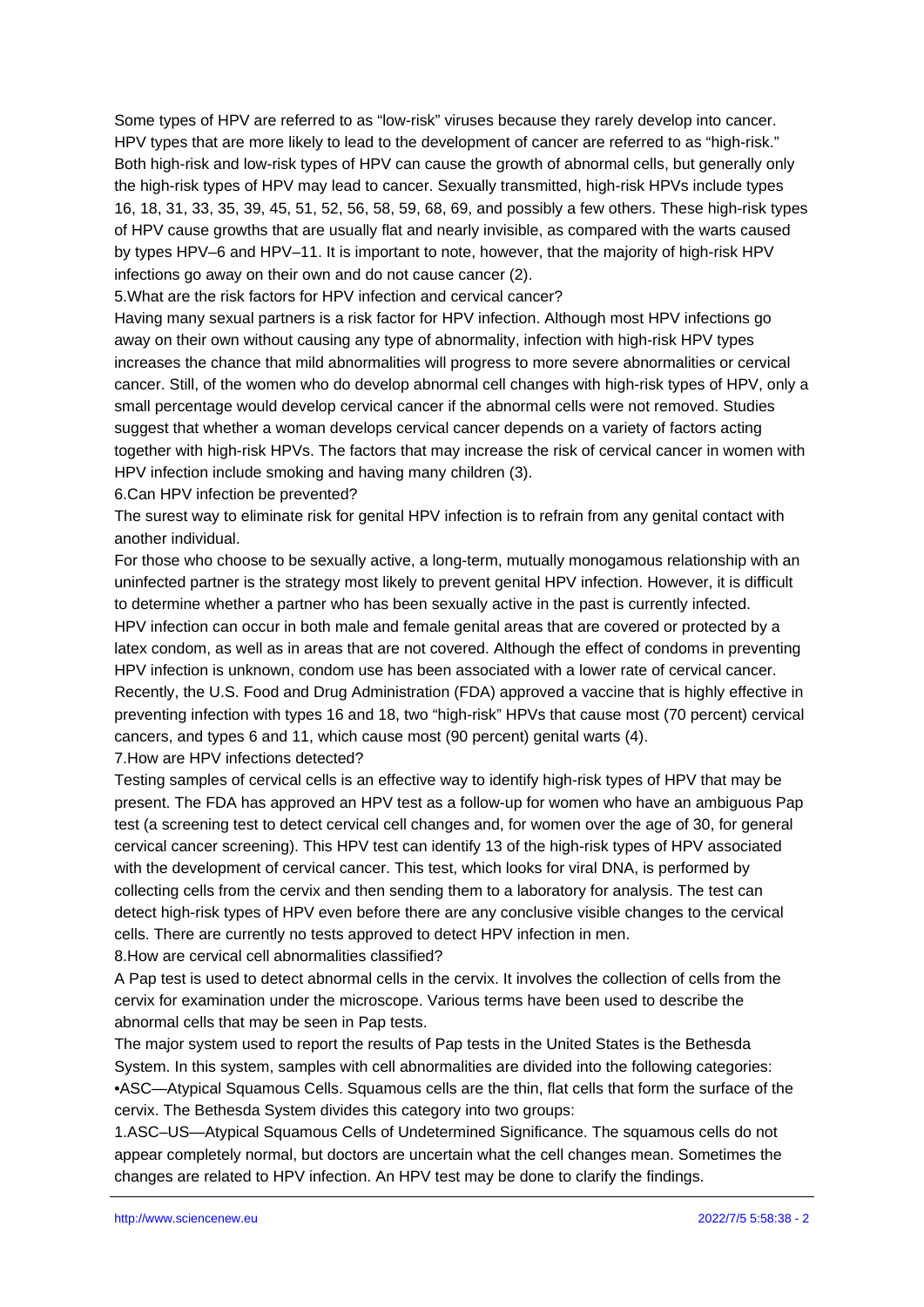2. ASC-H-Atypical Squamous Cells cannot exclude a High-grade squamous intraepithelial abnormality. Intraepithelial refers to the layer of cells that forms the surface of the cervix. The cells do not appear normal, but doctors are uncertain what the cell changes mean. ASC–H may indicate a higher risk of being precancerous compared with ASC–US.

• AGC —Atypical Glandular Cells. Glandular cells are mucus-producing cells found in the endocervical canal (opening in the center of the cervix) or in the lining of the uterus. The glandular cells do not appear normal, but doctors are uncertain what the cell changes mean.

• AIS —endocervical Adenocarcinoma In Situ. Precancerous cells are found in the glandular tissue. • LSIL —Low-grade Squamous Intraepithelial Lesion. Low-grade means there are early changes in the size and shape of the cells. The word lesion refers to an area of abnormal tissue. LSILs are considered mild abnormalities caused by HPV infection and are a common condition, especially among young women. The majority of LSILs return to normal over months to a few years.

• HSIL — High-grade Squamous Intraepithelial Lesion. High-grade means that the cells look very different in size and shape from normal cells. HSILs are more severe abnormalities and may eventually lead to cancer if left untreated.

Pap test results may also be described using an older set of categories called the "dysplasia scale." Dysplasia is a term used to describe abnormal cells. Although dysplasia is not cancer, it may develop into very early cancer of the cervix. The cells look abnormal under the microscope, but they do not invade nearby healthy tissue.

There are four degrees of dysplasia: mild, moderate, severe, and carcinoma in situ. Carcinoma in situ is a precancerous condition that involves only the layer of cells on the surface of the cervix, and has not spread to nearby tissues. In the Bethesda System, mild dysplasia is classified as LSIL; moderate or severe dysplasia and carcinoma in situ are combined into HSIL.

Cervical intraepithelial neoplasia (CIN) is another term that is sometimes used to describe abnormal tissue findings. Neoplasia means an abnormal growth of cells. The term CIN along with a number (1, 2, or 3) describes how much of the thickness of the lining of the cervix contains abnormal cells. CIN–3 is considered to be a precancerous condition that includes carcinoma in situ.

9. What tests are used to screen for and diagnose precancerous cervical conditions?

A Pap test is the standard way to check for any cervical cell changes. A Pap test is usually done as part of a gynecologic exam. The U.S. Preventive Services Task Force guidelines recommend that women have a Pap test at least once every 3 years, beginning about 3 years after they begin to have sexual intercourse, but no later than age 21.

Because the HPV test can detect high-risk types of HPV in cervical cells, the FDA approved this test as a useful addition to the Pap test to help health care providers decide which women with ASC–US need further testing, such as colposcopy and biopsy of any abnormal areas. (Colposcopy is a procedure in which a lighted magnifying instrument called a colposcope is used to examine the vagina and cervix. Biopsy is the removal of a small piece of tissue for diagnosis.) In addition, the HPV test may be a helpful addition to the Pap test for general screening of women age 30 and over. 10. What are the treatment options for HPV infection?

Although there is currently no medical cure for papillomavirus infection, the lesions and warts these viruses cause can be treated. Methods commonly used to treat lesions include cryosurgery (freezing that destroys tissue), LEEP (loop electrosurgical excision procedure, the removal of tissue using a hot wire loop), and conventional surgery. Similar treatments may be used for external genital warts. In addition, some drugs may be used to treat external genital warts (5). More information about treatment for genital warts can be found on the Centers for Disease Control and Prevention's (CDC) Sexually Transmitted Diseases Treatment Guidelines Web page at http://www.cdc.gov/STD/treatment/ on the Internet.

11. What research is being done on HPV-related cancers?

Researchers at the National Cancer Institute (NCI) and elsewhere are studying how HPVs cause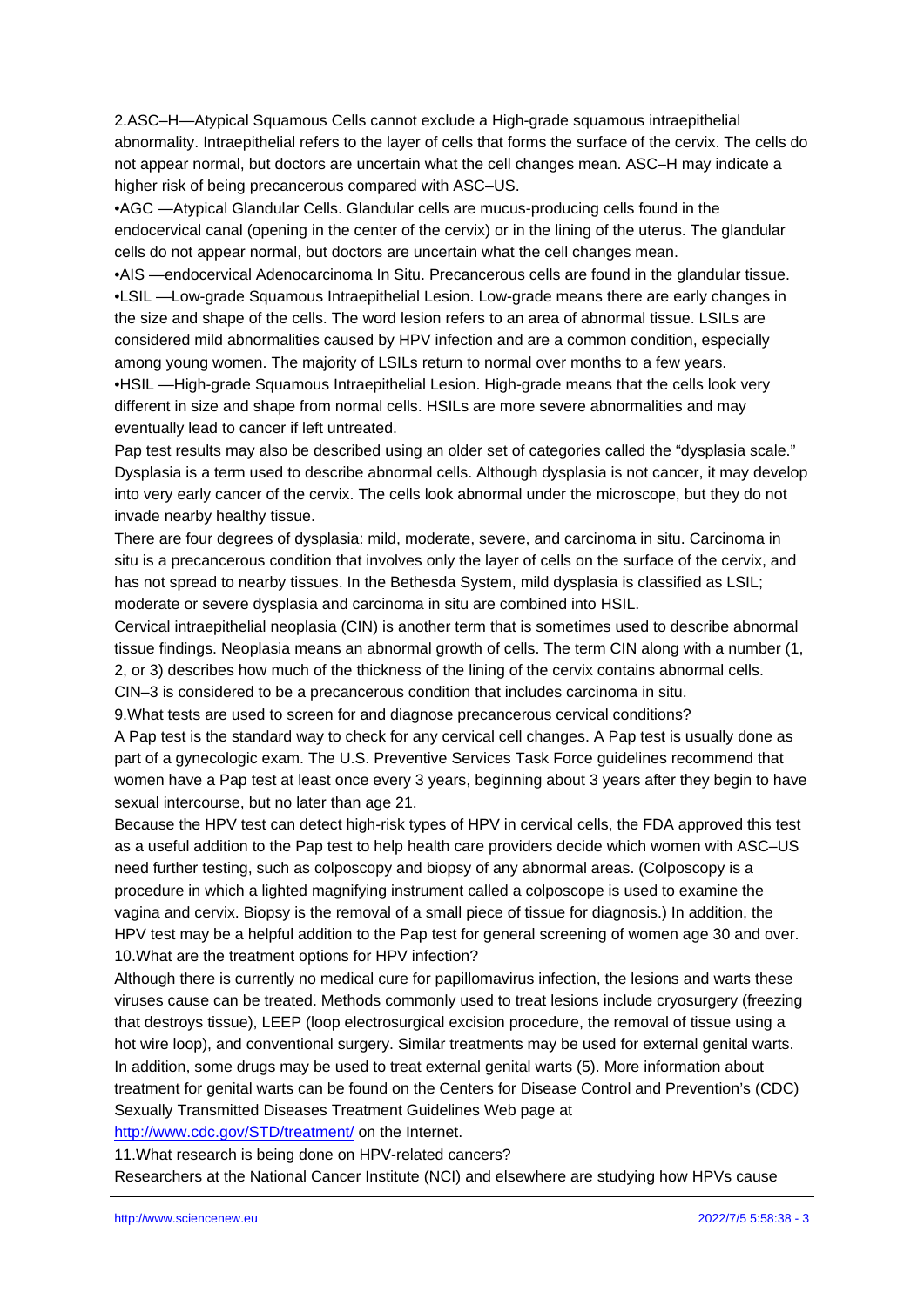precancerous changes in normal cells and how these changes can be prevented (6). For example, scientists are developing HPV vaccines that will be stable at room temperature. The goal is to develop a vaccine that does not require refrigeration for storage and distribution, which could allow for its use in many climates and locations.

Laboratory research has indicated that HPVs produce proteins known as E5, E6, and E7. These proteins interfere with the cell functions that normally prevent excessive growth. For example, HPV E6 interferes with the human protein p53. This protein is present in all people and acts to keep tumors from growing (7). This research is being used to develop ways to interrupt the process by which HPV infection can lead to the growth of abnormal cells.

Researchers at the NCI and elsewhere are also studying what people know and understand about HPV and cervical cancer, the best way to communicate to the public about the latest research results, and how doctors are talking with their patients about HPV. This research will help to ensure that the public receives accurate information about HPV that is easily understood, and will facilitate access to appropriate tests for those who need them.

12. How can people learn more about HPV infection?

The following Federal Government agencies can provide more information about HPV infection: The NCI's Digest Page about Human Papillomavirus (HPV) Vaccines for Cervical Cancer provides links to NCI materials about HPV vaccines as well as general information about HPV, cancer vaccines, and cervical cancer. This Web site can be found at

http://www.cancer.gov/cancertopics/hpv-vaccines on the Internet.

The National Institute of Allergy and Infectious Diseases (NIAID) supports research on HPV infection and offers printed materials. NIAID can be contacted at:

Organization: National Institute of Allergy and Infectious Diseases

Address: Office of Communications and Public Liaison

6610 Rockledge Drive, MSC 6612

Bethesda, MD 20892–6612

Telephone: 301–496–5717

TTY: 1–800–877–8339

Internet Web site: http://www3.niaid.nih.gov

The CDC-INFO Contact Center provides information on sexually transmitted infections, including HPV, and how to prevent them. The center can be reached by calling toll-free 1–800–CDC–INFO (1–800–232–4636[\). Both English- and Spani](http://www3.niaid.nih.gov)sh-speaking specialists are available 24 hours a day, 7 days a week, 365 days a year. Staff provide information about sexually transmitted diseases (STDs) and referrals to free or low-cost clinics nationwide. Free educational literature about sexually transmitted infections and prevention methods is also available. More information from the CDC about sexually transmitted infections is available at http://www.cdc.gov/std on the Internet. The CDC's Division of STD Prevention Web site also has information about HPV, including treatment guidelines and surveillance statistics. This Web site can be found at http://www.cdc.gov/std/hpv/ on the Internet.

## Selected References

Division of STD Prevention. Prevention of genital HPV infection and [sequelae: Report of an exte](http://www.cdc.gov/std/hpv/)rnal consultants' meeting. Atlanta, GA: Centers for Disease Control and Prevention, 1999. Munoz N, Bosch FX, de Sanjosé S, et al. Epidemiologic classification of human papillomavirus types associated with cervical cancer. New England Journal of Medicine 2003; 348(6):518–527. Castle PE, Wacholder S, Lorincz AT, et al. A prospective study of high-grade cervical neoplasia risk among human papillomavirus-infected women. Journal of the National Cancer Institute 2002; 94(18):1406–1414.